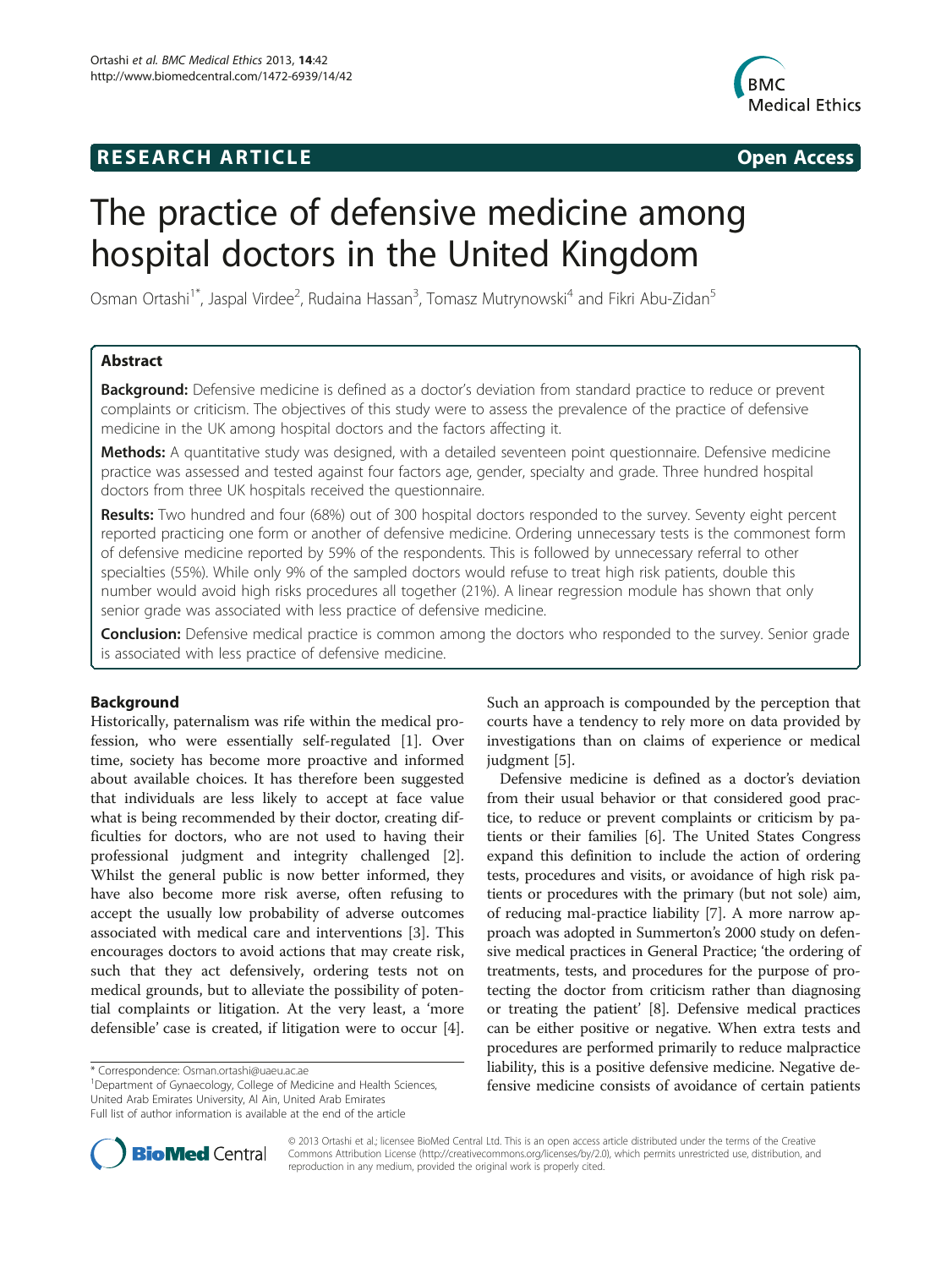and procedures, thereby withdrawing medical services, and can deny patients productive care.

For those unfortunate enough to have received a complaint or experienced litigation, the response is often deeply personal, with the affected doctor feeling anger, guilt, shame and loss of confidence, with some considering leaving the profession [[9](#page-5-0)]. Although the effect of perceived litigation threat on doctors' behavior itself is interesting, the key question to consider is whether such an effect produces a positive or negative outcome for the patient. Where doctors order diagnostic tests in the absence of indicators suggesting that these are in the patient's best interests, patients may be exposed to risk of injury from the unnecessary and often invasive procedures, which may be greater than that of missing an un-likely diagnosis [[10](#page-5-0),[11](#page-5-0)].

In a national survey carried out in the USA among neurosurgeons 96% reported practicing defensive medicine [\[3](#page-5-0)]. The epidemic of defensive medicine has also spread to Europe where 94% of gastroenterologists and 83% of surgeons and anesthetists in Italy reported practicing defensive medicine [[12,13\]](#page-5-0). The situation is even worse in Japan as 98% of survived gastroenterologists also reported practicing at least one or another form of defensive medicine [\[14](#page-5-0)].

In the United Kingdom (UK), studies attempting to ascertain the prevalence of defensive practices have been extremely limited. Summerton helped shed some light on the issue in the context of General Practice in 2000 [[8,15\]](#page-5-0). This observational study compared the prevalence of negative defensive medical practices in 1999 to those by the same doctors in 1994, and concluded that GPs were significantly more likely to undertake diagnostic testing, refer patients and avoid treating certain conditions at the later date. This is despite the fact that GPs are less likely to be subjected to a court action for negligence than their hospital colleagues [\[8\]](#page-5-0).

The objectives of this study were to assess the prevalence of the practice of defensive medicine among hospitals doctors in the UK and the factors affecting it.

## Methods

A quantitative study was designed, with a detailed seventeen point questionnaire. Ethical approval was obtained from Research and Development Office of Cardiff and Vale University Local Health Board. The questionnaire was validated by experts from Law School at Cardiff University and we have been ruled by the guidelines on survey research. The questionnaire was initially drafted and subsequently modified following advice obtained during piloting. Ten doctors of three grades were interviewed for piloting; four questions were modified following the initial piloting phase. Three hospitals were chosen from two deaneries, two in South Wales and one

in Kent. One of the hospitals is a University hospital and the other two were district general hospitals. The hospitals were chosen on the basis of convenience sampling. All the three hospitals are from National Health Service (NHS), none is private, however for ethical reason we could not reveal the names of the three hospitals. The study was conducted from April 2008 to March 2011. Lists of all doctors employed by the hospitals and working in all specialties were obtained from the medical staffing departments in two hospitals; doctors were emailed to complete the internet version. Paper questionnaires were distributed to doctors in the third hospital as we found difficulty in obtaining their email list. Efforts were made to ensure doctors in different departments and of differing grades were asked to participate. Three hundred doctors were approached either personally ( $n = 56$ ) or by email ( $n = 148$ ), overall 204 responded, making the response rate 68%. The questionnaire sought demographic information about age, gender, specialty and grade. We also tested awareness about, and personal use of different aspects of defensive medical practice.

For the purpose of this study, doctors who are practicing ANY of the following are considered practicing defensive medicine: ordering tests that are probably not clinically indicated to avoid litigation, carrying out interventions or procedures that are probably unnecessary to avoid litigation, arranging unnecessary referrals to other specialties to avoid litigation, prescribing medications to prevent later criticism or litigation, refusing to treat high risk patients to avoid the possibility of litigation stemming from complications, or avoiding high risk procedures to avoid the possibility of litigation stemming from complications.

Four factors were tested in relation to the practice of defensive medicine age, gender, specialty and grade. Doctors were divided into four age groups, 20-30, 31-40, 41-50 and more than 50 years. Specialties were categorized as Medicine, Surgery, Obstetrics and Gynecology, Pediatrics and Other specialties. The doctors' grades were divided into three grades: juniors, middle grades and seniors. Junior grades include doctors in foundation year one and two, core trainees, and the previous senior house officer grade. Middle grade included staff grades, specialty doctors and associate specialists. Senior grade include only consultants. The outcome variable of the logistic regression model was the practice of defensive medicine while the predictors were age, gender, grade and specialty.

Univariate analysis was done using Fisher's Exact test to compare doctors who practice defensive medicine and those who do not. Significant factors were then entered into a backward stepwise likelihood ratio logistic regression. A p value of  $\leq 0.05$  was considered significant. Data were analyzed with PASW Statistics 18, SPSS Inc, USA.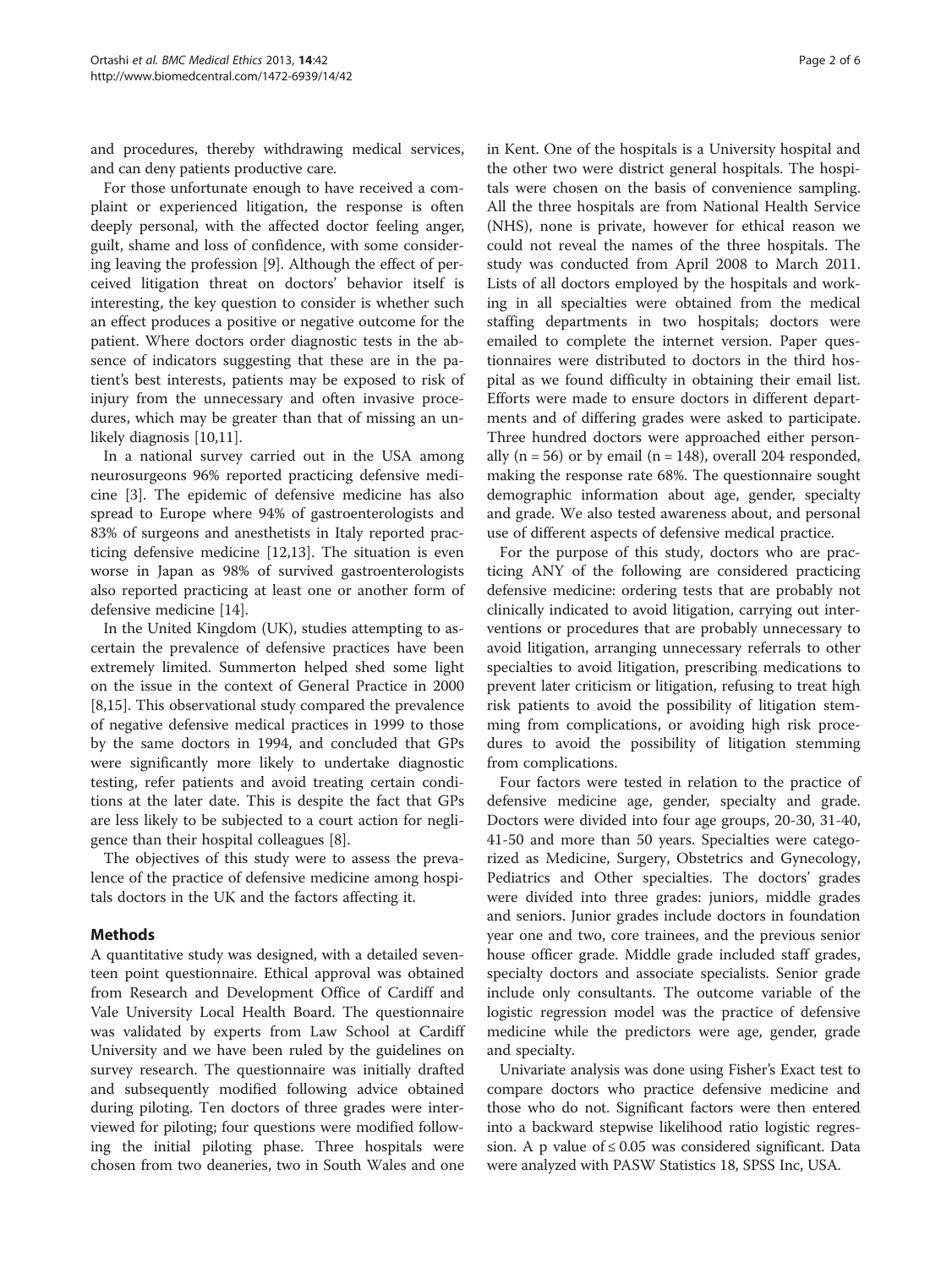The required sample size was calculated to determine the prevalence of defensive medicine with an estimated prevalence of 90% with 5% bound of error and 95% level of confidence. On this basis, the necessary sample size was 139 doctors. Sample size was also calculated for consideration of associated factors and since no previous estimates were available for factors, we kept estimated prevalence for factors as 50% to achieve the OR of 1.5. With this calculation, the required sample size was 130 doctors. Hence 139 were kept as the final optimal sample size. As the questionnaire was electronic or an anonymous paper version, we inflated our sample size 40% to adjust for non-responders resulting in final sample size of around 200 doctors, as this was voluntary emailed based survey we approached 300 doctors to account for non-respondents.

## Results

Table 1 show the characteristics of the participants, 67% were 40 years old or younger. Males were 57% of the participants. Surgeons were the least represented specialty (12%). Consultants account for 47% of the respondents.

The majority of participants,  $89\%$  (n = 182) were aware of the concept of defensive medical practice. Only 14%  $(n = 29)$  believed that they are working in a blame free culture while  $86\%$  (n = 175) believed the opposite. The majority  $91\%$  (n = 185) had the impression that legal claims against doctors are increasing and  $14%$  (n = 29) had a direct experience of litigation. The majority of doctors

|  | <b>Table 1 Characteristics of participants</b> |  |  |  |
|--|------------------------------------------------|--|--|--|
|--|------------------------------------------------|--|--|--|

| <b>Characteristics</b> | Number | Percentage (%) |
|------------------------|--------|----------------|
| Age                    |        |                |
| $20 - 30$              | 68     | 33.3%          |
| $31 - 40$              | 69     | 33.8%          |
| $41 - 50$              | 41     | 20%            |
| More than 50           | 26     | 12.7%          |
| Gender                 |        |                |
| Male                   | 117    | 57.4%          |
| Female                 | 87     | 42.6%          |
| <b>Specialty</b>       |        |                |
| Medicine               | 46     | 22.5%          |
| Surgery                | 25     | 12.3%          |
| O and G                | 48     | 23.5%          |
| Pediatrics             | 39     | 19.1%          |
| Others                 | 46     | 22.5%          |
| Grades                 |        |                |
| Junior                 | 75     | 36.7%          |
| Middle                 | 53     | 25.9%          |
| Senior                 | 76     | 37.4%          |

O & G = Obstetrics and Gynaecology.

had some form of indemnity cover,  $90\%$  (n = 184) [Table 2].

Seventy eight percent  $(n = 159)$  of the surveyed hospital doctors reported practicing one or another form of defensive medicine. Those who are more than 40 years old (32%) and those who are in consultant jobs (37%) are significantly practicing less defensive medicine than others (P-value 0.001 and < 0.0001 respectively) [Table [3](#page-3-0)]. However, when we carried out backward logistic regression analysis only grade was found to affect the practice of defensive medicine (odd ratio 0.44) [Table [4\]](#page-3-0).

Ordering un-necessary tests was the most common form of defensive medicine practiced by the sampled hospital doctors (59%) followed by arranging un-necessary referral to other specialties (55%). Nine percent would refuse to treat high risk patients. However, over the double (21%) would avoid high risks procedures all together [Table [5](#page-3-0)]. The logistic regression model was highly significant ( $p < 0.0001$ , R square = 0.1).

## **Discussion**

Two hundred and two doctors responded to our questionnaire. The response rate for this survey was good (68%), we think the factors that improved the response rate were the fact that most of respondents found the survey subject interesting and very close to their hearts, they felt that the wellbeing of doctors is often an under researched part of the care system. Secondly as we were expected weak response to the electronic version, we monitored the responses on regular bases and those who did not respond to the email survey were identified and contacted in person for face to face interview.

Most of the sampled hospital doctors were aware of the defensive medicine concept and practice (98%) on direct questioning. The NHS in the UK has been working hard for many years to create a blame free culture however our results highlighted that this far from being reality, with 86% of the doctors in this study believing they are not working in such culture. This might be due to fear of litigation among all doctors. The majority of respondents (90%) reported that they have indemnity cover though from January 1990 health authorities took over financial responsibility for negligence attributable

| Table 2 Awareness of defensive medicine and related |  |  |
|-----------------------------------------------------|--|--|
| experience                                          |  |  |

| Awareness and experience                          | Count<br>(n) | Percentage<br>(%) |
|---------------------------------------------------|--------------|-------------------|
| Awareness of defensive medicine                   | 182          | 89.2%             |
| Think legal claims against doctors are increasing | 185          | 90.6%             |
| Has an indemnity covers (MPS / MDU / other)       | 184          | 90.2%             |
| Direct experience of litigation (i.e. been sued)  | 29           | 14.2%             |
| Believe in working in blame free culture          | 29           | 14 2%             |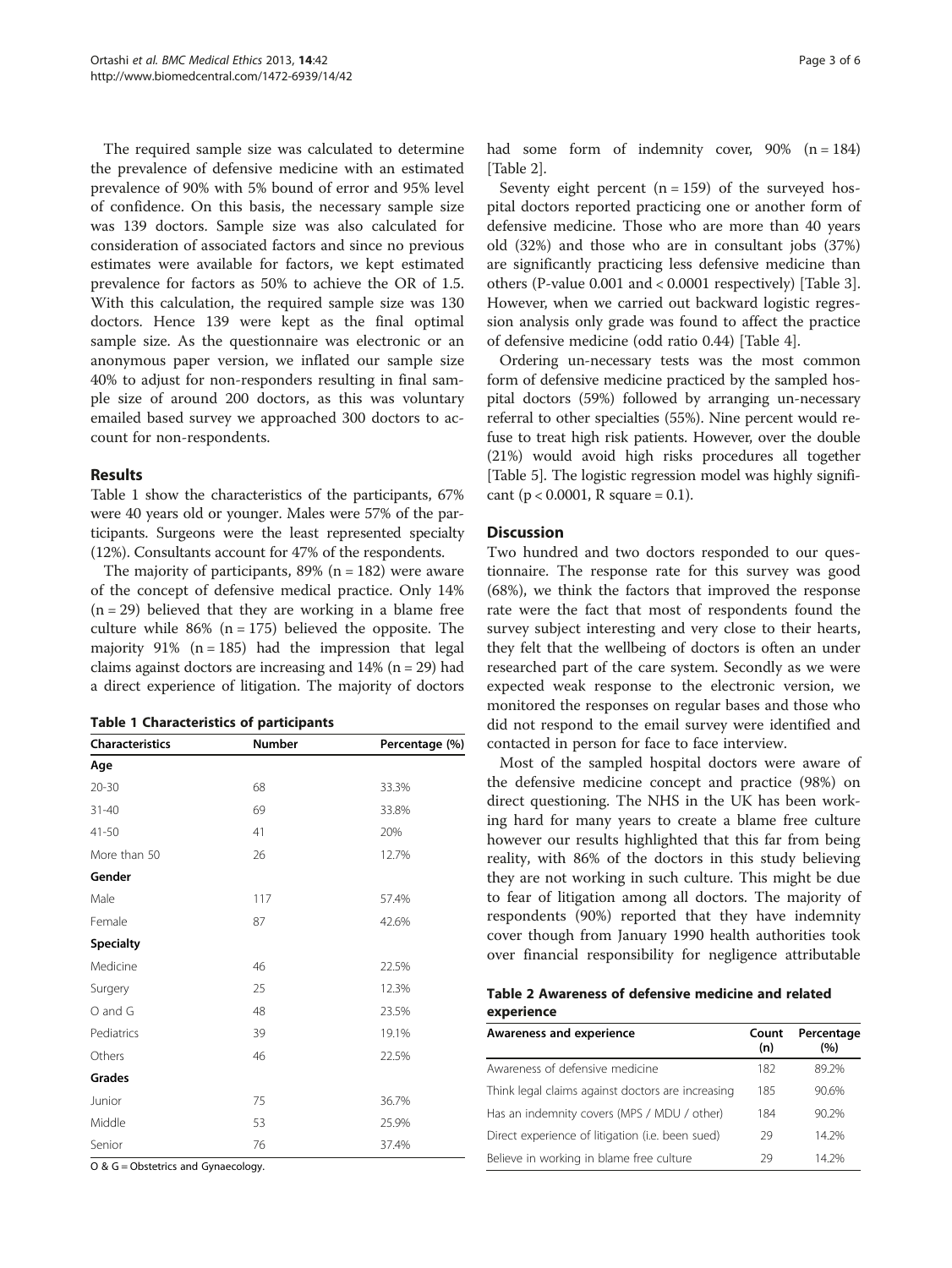<span id="page-3-0"></span>Table 3 The practice of defensive medicine among the sampled doctors

| Variable         | <b>Defensive</b><br>medicine | No defensive<br>medicine | P-value  |
|------------------|------------------------------|--------------------------|----------|
|                  | $n = 159$ (%)                | $n = 45$ (%)             |          |
| Age group        |                              |                          | < 0.001  |
| $20 - 30$        | 61 (38.4%)                   | 7 (15.6%)                |          |
| $31 - 40$        | 56 (35.2%)                   | 13 (28.9%)               |          |
| $41 - 50$        | 27 (17%)                     | 14 (31.1%)               |          |
| More than 50     | 15 (9.4%)                    | 11 (24.4%)               |          |
| Gender           |                              |                          | 0.31     |
| Male             | 88 (55.3%)                   | 29 (64.4%)               |          |
| Female           | 71 (44.7%)                   | 16 (35.6%)               |          |
| Grade            |                              |                          | < 0.0001 |
| Junior           | 67 (42.1%)                   | 10 (22.2%)               |          |
| Middle grade     | 47 (29.6%)                   | 6 (13.3%)                |          |
| Consultant       | 45 (28.3%)                   | 29 (64.5%)               |          |
| <b>Specialty</b> |                              |                          | 0.32     |
| Medicine         | 37 (23.3%)                   | 9(20%)                   |          |
| Surgery          | 20 (12.6%)                   | 4 (8.9%)                 |          |
| 0 & G            | 42 (26.4%)                   | 7(15.6%)                 |          |
| Pediatrics       | 27 (16.9%)                   | 12 (26.7%)               |          |
| Others           | 33 (20.8%)                   | 13 (28.8%)               |          |

Data presented as numbers (%).

O & G = Obstetrics and Gynaecology.

P-value = Fisher's exact test.

to medical and dental staff of the hospital and community health services, as a result, it should no longer be a contractual requirement for NHS employed doctors to hold indemnity insurance for work undertaken as part of their employment contract. However separate indemnity through the defense societies or other insurer must be taken out by the doctor for any work which is not covered by the indemnity scheme. Fourteen percent of all respondents and one in three consultants had a direct experience of litigation, this include any form of court process even if the doctor did not attend the court by him or herself.

More than three quarters (78%) of doctors reported practicing one form or another of defensive medicine, and although this seems to be a high prevalence rate, in fact this is well below the prevalence of defensive medicine reported in United states of America (USA) and

Table 4 Backward logistic regression model defining factors affecting the practice of defensive medicine

| Variable | Estimate | <b>SE</b> | Wald test p value |                 | Odds ratio |
|----------|----------|-----------|-------------------|-----------------|------------|
| Grade    | 0.81     | 0.22      | 13.76             | < 0.0001        | 044        |
| Constant | 301      | 0.54      | - 31.53           | $< 0.0001$ 20.3 |            |

Table 5 Different forms of defensive medicine practiced by the respondents  $(n = 204)$ 

| Practice                                        | (n) | Percentage<br>(%) |
|-------------------------------------------------|-----|-------------------|
| Ordering tests un-necessary tests               | 121 | 59.3%             |
| Unnecessary referral                            | 112 | 54.9%             |
| Performing unnecessary intervention / procedure | 56  | 27.5%             |
| Prescribing un-necessary medication             | 47  | 23%               |
| Avoiding high risk procedures                   | 42  | 20.6%             |
| Refusal to treat a high risk patients           | 19  | 9.3%              |

Japan where the prevalence of defensive medicine practice is reported to be above 90% [\[14,16,17\]](#page-5-0).

The practice of defensive medicine was found to be statistically significant less in those above the age of 40 years compare with those less than 40 years  $(P-value = 0.001)$ and those on consultant posts compared with those on other grades (P-value 0.000). However when we carried out backward logistic regression analysis only senior grade (consultant) was found to be associated with less practice of defensive medicine, in fact the practice of defensive medicine in this study tends to double as you go down from consultant grade through middle grade to junior grade (odd ratio 0.44). This suggest age is probably is not the best indicator of competency or experience, those on consultant grade seem more confident in their skills and practicing less defensive medicine. Marin and his colleagues carried out a survey among hospital doctors in Wales in 1989 and found that age and seniority are associated with more conservative and defensive practice [\[18\]](#page-5-0).

Though one in three consultants have a direct experience with litigation, however consultants are practicing less defensive medicine. We think this is expected finding, as consultants are taking the ultimate responsibility in the NHS, most of the claims are not successful so most of the consultants are used to deal with these claims on frequent base.

The NHS in the UK has started recently moving from consultant led care to consultant delivered care; this was in response to major service reviews which indicated that public expects from NHS this type of care. However these changes face many challenges including the high cost of consultant posts expansion. This study suggested that the initial costs might be reversed later as consultants are expected to practice less defensive medicine saving money which can be used in the increasing the number of consultants.

Many other studies suggested that the risk of litigation is related to a large extent to the specialty [[14\]](#page-5-0), our study did not show any significant different in the practice of defensive medicine among different specialties (P-value = 0.32), however given the small sample size this is might not be a true reflection. We also found no correlation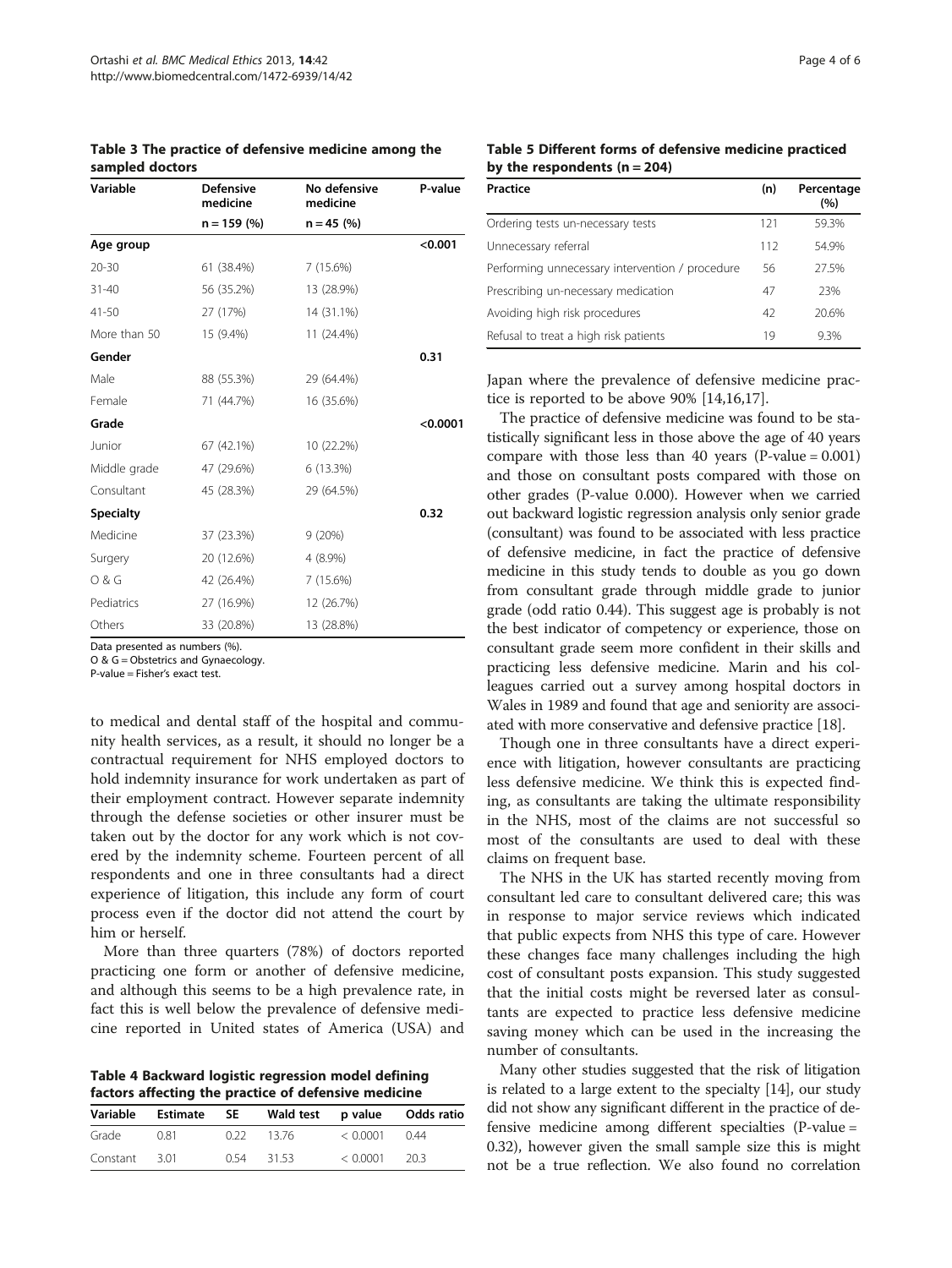between gender and the practice of defensive medicine.  $(P-value = 0.31)$ .

Over half of the sampled doctors in this study (59%) practice defensive medicine in the form of ordering unnecessary tests. Interestingly this is exactly the same percentage that Nicholas Summerton found in 1995 among general practitioners in the UK where 59% said they would request diagnostic tests to avoid complaints and litigation [\[15\]](#page-5-0). Imaging studies were shown in some other studies to be the most common test ordered defensively and in some specialties like orthopedic surgery expensive imaging modalities such as Magnetic Resonance Imaging (MRI) represented 48.7% of the tests ordered defensively [\[19\]](#page-5-0). In another survey, Massachusetts physicians stated that between 20% and 30% of plain film x-rays, CT scans, MRI studies and ultrasound studies were ordered primarily for defensive purposes [\[20](#page-5-0)]. Ennis et al. conducted a survey among members and fellows of the Royal College of Obstetricians and gynecologists in 1991 and found that most of the surveyed doctors were using some of tests which were known to them as less accurate. The most frequent explanations given for this paradoxical finding were that such tests were an aid to clinical judgment and were necessary for medicolegal reasons. However this is not different among different grades [\[21](#page-5-0)].

Unnecessary referral to other specialties is also very common. In this study 55% of the sampled doctors stated that they practice this form of defensive behaviour. This is slightly less than the prevalence found by Nicholas Summerton in 1995 where 65% of GPs said that they arranged unnecessary referrals to avoid litigation [\[15](#page-5-0)]. In our study 27% of doctors said that they will perform unnecessary interventions or procedures to avoid the risk of litigation, this is similar to what was reported from Italy where 31% of the procedures performed by gastroenterologists were reported as defensive procedure without solid medical indication [[12](#page-5-0)]. Prescribing medications to avoid the risk of litigation is also not uncommon practice among the studied hospital doctors (23%). Summerton in 1995 [[15\]](#page-5-0) found that 29% of GPs reported prescribing unnecessary medications to avoid the risk of litigation, whilst on his follow up study in 2000 this dropped to 21% [\[8\]](#page-5-0), which is a similar figure to that found in this study. This form of practice can cause significant harm to patients; moreover this can cost a lot of money and increase significantly the health care bill.

While only 9% of the sampled hospital doctors would refuse to treat high risk patients on direct questioning, over double this number would avoid high risks procedures all together (21%). This is not surprising as other studies in the USA showed that up to 42% doctors working in high risk specialties like orthopedics reported that

they had taken steps to restrict their practice in the previous years, including eliminating procedures prone to complications, such as trauma surgery, and avoiding patients who had complex medical problems or were perceived as litigious [\[16\]](#page-5-0).

The cost of defensive medical practice is difficult to estimate due to the many conflicting and overlapping factors. While there have been attempts to estimate the cost of litigation and malpractice on the total health budget [\[22,23](#page-5-0)], only a few studies assessed the cost of defensive medical practice on heath system budget specifically. It is expected that the cost of defensive medicine is huge, in the USA it is estimated that the national cost of defensive medicine for the specialty of orthopedic surgery is \$2 billion annually [[24\]](#page-5-0). As 78% of the sampled doctors reported practicing one or other forms of defensive medicine we suspect from this study that the cost of defensive medical practice among hospital doctors in NHS will be very high and might be one of the major causes of the NHS budget deficits over the last decade despite the progressive increase in budget. Given the small size of this study further cost analysis studies is urgently needed to establish the overall cost of the practice of defensive medicine on the NHS budget.

Our study main limitations are the small sample size and it was carried out in only three hospitals. The use of convenient sampling and mixed technique of data collection was another limitation. As we tried to keep the questionnaire short but informative we could not increase the study validation by cloaking the questions with other topics and repeating questions phrased in a different manner. We selected the predictors of the outcome variables of the logistic regression model depending on previous studies [[16](#page-5-0),[18](#page-5-0)]. The R square of our model was only 0.1. This implies that the studied significant factor explains only 10% of the variation of the data. We could have added other important predictor variables but these were personal data and would not be approved by ethical committee.

## Conclusion

Defensive medicine practice is common among hospital doctors who responded to our survey. Ordering unnecessary tests is the commonest form of the defensive medicine identified in this study. Senior grade is significantly associated with less practice of defensive medicine. Further research is needed on the cost of defensive medicine on the NHS.

#### Competing interests

We certify that we have no competing interests with any organization regarding the material Discussed in this manuscript.

#### Authors' contributions

OO, JV, RH and TM participated in the design of the study, data collection, results interpretation and writing up the manuscript. FA carried out the